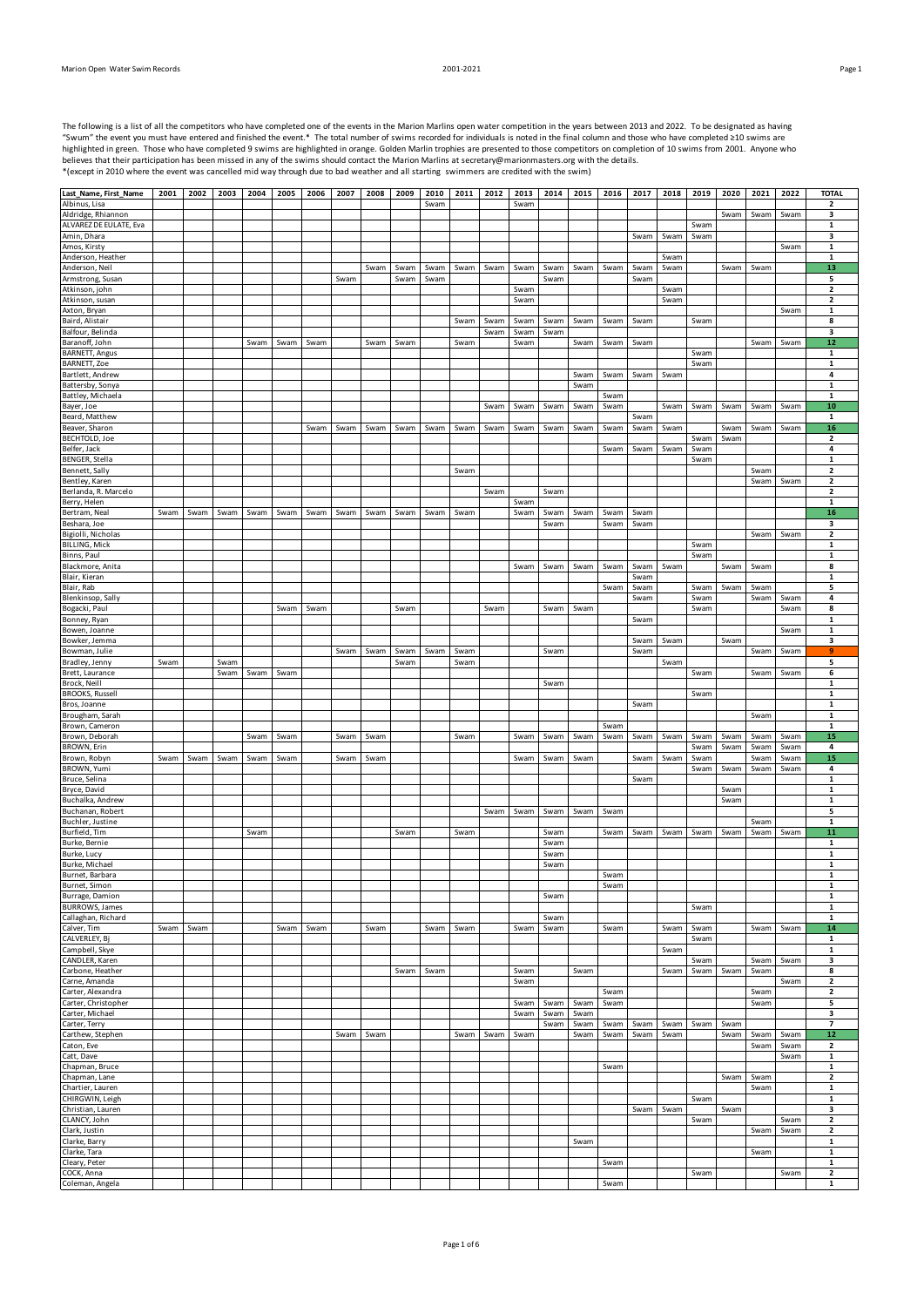| ٠ |  |
|---|--|

| Last_Name, First_Name                    | 2001 | 2002 | 2003 | 2004 | 2005 | 2006 | 2007 | 2008 | 2009 | 2010 | 2011 | 2012 | 2013 | 2014 | 2015                   | 2016         | 2017         | 2018         | 2019         | 2020         | 2021         | 2022         | <b>TOTAL</b>                           |
|------------------------------------------|------|------|------|------|------|------|------|------|------|------|------|------|------|------|------------------------|--------------|--------------|--------------|--------------|--------------|--------------|--------------|----------------------------------------|
| Collins, Norm                            |      |      |      |      |      |      |      |      |      |      |      |      |      |      |                        | Swam         | Swam         | Swam         |              |              | Swam         | Swam         | 5                                      |
| constable, mark                          |      |      |      |      |      |      |      |      |      |      |      |      | Swam |      | Swam                   |              |              |              |              |              |              |              | $\overline{\mathbf{2}}$                |
| Cook, Tony                               |      |      |      |      |      |      |      |      |      |      |      | Swam | Swam |      |                        |              |              |              |              |              |              |              | 2                                      |
| Cooper, Graham                           |      |      |      |      |      |      |      |      |      |      |      |      |      | Swam | Swam                   | Swam<br>Swam |              | Swam         | Swam         |              | Swam         | Swam         | $\mathbf 1$<br>7                       |
| Cooper, Greg<br>Cooper, Melinda          |      |      |      |      |      |      |      |      |      |      |      |      |      |      |                        | Swam         |              |              |              |              |              |              | 1                                      |
| Coppin, Brian                            |      |      |      |      |      |      |      |      |      |      |      |      | Swam |      |                        |              |              |              |              |              |              |              | $\mathbf 1$                            |
| Corns, Stephen                           |      |      |      |      |      |      |      |      |      |      |      |      |      |      | Swam                   | Swam         |              |              |              |              |              |              | $\overline{\mathbf{2}}$                |
| Cortazzo, Elena                          |      |      |      |      |      |      |      |      |      |      |      |      | Swam |      |                        |              |              |              |              |              |              |              | $\mathbf 1$                            |
| Cottle, Eliza<br>Coull, Karen            |      |      |      |      |      |      |      |      |      |      |      |      |      |      |                        | Swam<br>Swam |              |              |              |              |              |              | 1<br>$\mathbf 1$                       |
| Cox, Kristie                             |      |      |      |      |      |      |      |      |      | Swam | Swam | Swam |      | Swam |                        |              |              |              |              |              |              |              | 4                                      |
| Cox, Ryan                                |      |      |      |      |      |      |      |      |      |      |      |      | Swam |      | Swam                   |              |              |              |              |              |              |              | 2                                      |
| Cragen, Peter                            | Swam | Swam | Swam | Swam | Swam | Swam | Swam | Swam | Swam | Swam |      |      |      |      |                        | Swam         | Swam         |              | Swam         | Swam         |              |              | 14                                     |
| Cranley, Andrew<br>Cranley, Matthew      |      |      |      |      |      |      |      |      |      |      |      |      | Swam | Swam | Swam                   | Swam         | Swam<br>Swam | Swam<br>Swam | Swam<br>Swam | Swam<br>Swam | Swam<br>Swam | Swam<br>Swam | 10<br>6                                |
| Crowder, George                          |      |      |      |      |      |      |      |      |      | Swam | Swam | Swam | Swam | Swam | Swam                   | Swam         | Swam         | Swam         |              | Swam         |              | Swam         | 11                                     |
| Cuesta, Guillermo                        |      |      |      |      |      |      |      |      |      |      |      |      |      |      |                        |              |              |              |              | Swam         |              |              | $\mathbf 1$                            |
| Currie, Tom                              |      |      |      |      |      |      |      |      |      |      |      |      |      |      | Swam                   |              |              |              |              |              |              |              | $\mathbf 1$                            |
| Curtis, David<br>Daly, Ken               |      |      |      |      |      |      |      |      |      |      |      |      | Swam |      |                        |              | Swam         | Swam         |              |              |              |              | 2<br>$\mathbf 1$                       |
| Davidson, Emma                           |      |      |      |      |      |      |      |      |      |      |      |      |      |      |                        |              | Swam         |              |              |              |              |              | 1                                      |
| Day, Rosalie                             |      |      |      |      |      |      | Swam |      |      |      |      |      |      | Swam |                        |              |              |              |              |              |              |              | $\overline{\mathbf{2}}$                |
| Day, Vicki                               |      |      |      |      |      |      |      |      |      |      |      |      |      |      |                        |              |              |              |              |              |              | Swam         | 1                                      |
| de kleuver, alison<br>De Laeter, Rob     |      |      |      |      |      |      |      |      |      |      |      |      |      | Swam | Swam                   |              |              |              |              |              | Swam         |              | $\mathbf 1$<br>$\overline{\mathbf{2}}$ |
| De Laeter, Sarah                         |      |      |      |      |      |      |      |      |      |      |      |      |      | Swam | Swam                   |              |              |              |              |              |              |              | 2                                      |
| de Wit, Pieter                           |      |      |      |      |      |      |      |      |      |      |      |      |      | Swam |                        |              |              |              |              |              |              |              | $\mathbf 1$                            |
| Deed, Jim                                |      |      |      |      |      |      |      |      |      |      |      |      |      |      |                        | Swam         |              |              |              |              |              |              | 1                                      |
| Deegan, Christopher                      |      |      |      |      |      |      |      |      |      |      |      |      |      |      |                        |              |              |              |              |              | Swam         |              | $\mathbf 1$                            |
| Degner, Jon<br>Dennis, Jim               |      |      |      |      |      |      |      |      |      |      |      |      |      | Swam |                        | Swam         |              |              |              |              |              |              | $\mathbf 1$<br>$\mathbf 1$             |
| Derman, Ashley                           |      |      |      |      |      |      |      |      |      |      |      |      |      |      |                        |              |              |              |              |              |              | Swam         | $\mathbf 1$                            |
| Deroussent, Philippe                     |      |      |      |      |      |      |      |      |      |      |      |      | Swam |      |                        |              |              |              |              |              |              |              | 1                                      |
| DESMOND, Gemma                           |      |      |      |      |      |      |      |      |      |      |      |      |      |      |                        |              |              |              | Swam         |              |              |              | $\mathbf 1$                            |
| Dickie, Chantal<br>Dimitropoulos, George |      |      |      |      |      |      |      |      |      |      |      |      |      |      | Swam                   | Swam         |              |              |              |              |              |              | 1<br>$\mathbf 1$                       |
| Dingwall, Judith                         |      |      |      |      |      |      |      |      |      |      | Swam |      | Swam |      |                        |              |              |              |              |              |              |              | $\overline{\mathbf{2}}$                |
| DINNIE, Cam                              |      |      |      |      |      |      |      |      |      |      |      |      |      |      |                        |              |              |              | Swam         |              |              |              | $\mathbf 1$                            |
| Djang, Philipp                           |      |      |      |      |      |      |      |      |      |      |      |      |      |      | Swam                   |              |              |              |              |              |              |              | $\mathbf 1$                            |
| Dobak, Adrienne<br>Dodd, Alice           |      |      |      |      |      |      |      |      |      |      |      | Swam | Swam | Swam |                        | Swam         |              | Swam         | Swam         | Swam         | Swam         | Swam         | з<br>6                                 |
| Dolan, Jennifer                          |      |      |      |      |      |      |      |      |      |      |      |      |      | Swam |                        |              |              |              |              |              |              |              | 1                                      |
| Dolling, Jaimie                          |      |      |      |      |      |      |      |      |      |      |      |      |      |      |                        |              | Swam         |              |              |              |              |              | $\mathbf 1$                            |
| Dowling, David                           |      |      |      |      |      |      |      |      |      |      |      |      |      | Swam | Swam                   | Swam         |              |              | Swam         |              |              |              | 4                                      |
| Dowling, Maggie<br>Doyle, Gillian        |      |      |      |      |      |      |      |      | Swam |      |      | Swam | Swam | Swam | Swam                   |              |              |              |              |              |              | Swam         | 2<br>4                                 |
| Du Plooy, Petra                          |      |      |      |      |      |      |      |      |      |      |      |      |      |      |                        |              |              |              |              |              |              | Swam         | 1                                      |
| Duff, Louise                             |      |      |      |      |      |      |      |      |      |      |      |      |      |      |                        |              | Swam         |              |              |              |              |              | $\mathbf 1$                            |
| Duncan, Elliott                          |      |      |      |      |      |      |      |      |      |      |      |      |      |      |                        |              | Swam         | Swam         | Swam         | Swam         |              |              | 4                                      |
|                                          |      |      |      |      |      |      |      |      |      |      |      |      |      |      |                        |              |              |              |              |              |              |              |                                        |
| Dundon, John                             |      |      |      |      |      |      |      |      |      |      |      |      | Swam | Swam | Swam                   |              | Swam         |              | Swam         | Swam         | Swam         |              | 7                                      |
| Edgley-Smith, Madeleine                  | Swam | Swam | Swam | Swam | Swam | Swam | Swam | Swam | Swam | Swam | Swam | Swam | Swam | Swam | Swam                   | Swam         | Swam         | Swam         | Swam         | Swam         | Swam         |              | 21                                     |
| Edwards, James<br>Elliott, David         |      |      |      |      |      |      |      |      |      |      |      |      |      |      | Swam                   |              | Swam         |              |              |              |              |              | $\mathbf 1$<br>$\mathbf 1$             |
| Ellis, Eleanor                           |      |      |      |      |      |      | Swam | Swam |      |      |      |      |      |      |                        |              | Swam         |              |              |              |              |              | з                                      |
| Ellison, Samuel                          |      |      |      |      |      |      |      |      |      |      |      |      |      |      |                        |              | Swam         |              |              |              |              |              | $\mathbf{1}$                           |
| Elshaw, Stuart                           |      |      |      |      |      |      |      |      |      |      |      | Swam | Swam | Swam |                        |              |              |              |              |              |              |              | з                                      |
| englert, aaron<br>Evans, Cameron         |      |      |      |      |      |      |      |      |      |      |      |      | Swam | Swam |                        |              | Swam         |              |              |              |              |              | 2<br>$\mathbf 1$                       |
| Evans, Maggie                            |      |      |      |      |      |      |      |      |      |      |      |      |      |      |                        |              |              |              |              | Swam         | Swam         |              | 2                                      |
| Evans, Tracey                            |      |      |      |      |      |      |      |      |      |      |      |      |      |      |                        |              |              |              |              |              | Swam         |              | $\mathbf 1$                            |
| Falster, Georgy                          |      |      |      |      |      |      |      |      |      |      |      |      | Swam |      | Swam                   | Swam         |              |              |              |              |              |              | з                                      |
| Falster, Robyn<br>Farquhar, Rebecca      |      |      |      |      |      |      |      |      |      |      |      |      | Swam | Swam | Swam<br>Swam Swam Swam | Swam         | Swam         | Swam         | Swam         |              |              |              | 7<br>з                                 |
| Faulkner, Geoffrey                       |      |      |      |      |      |      |      |      |      |      |      |      |      |      |                        |              |              |              |              |              |              | Swam         | $\mathbf 1$                            |
| Fennell, James                           |      |      |      |      |      |      |      |      | Swam |      |      |      |      | Swam |                        |              |              |              |              |              |              |              | $\overline{\mathbf{2}}$                |
| Ferguson, Robert                         |      |      |      |      |      |      |      |      |      |      |      | Swam |      | Swam |                        |              |              |              |              |              | Swam         | Swam         | 4                                      |
| Filmer, Sue<br>Finnis, Ben               |      |      |      |      |      |      |      |      |      |      |      |      |      | Swam |                        | Swam         | Swam         |              |              |              |              |              | 2<br>1                                 |
| Fisher, Annie                            |      |      |      |      |      |      |      |      | Swam |      |      |      |      |      |                        |              |              |              | Swam         |              |              |              | $\overline{2}$                         |
| Fisher, Dayna                            |      |      |      |      |      |      |      |      |      |      |      |      |      |      |                        |              | Swam         |              |              |              |              |              | $\mathbf 1$                            |
| Fisher, John                             |      |      |      |      |      |      |      |      |      |      |      |      |      |      |                        |              |              |              |              | Swam         |              |              | $\mathbf 1$                            |
| Fisher, Tessa<br>FLEISNER, Paul          |      |      |      |      |      |      |      |      |      |      |      |      |      |      | Swam                   |              |              |              | Swam         |              |              |              | 1<br>1                                 |
| Flowers, John                            |      |      |      |      |      |      |      |      |      |      |      |      |      | Swam |                        |              |              |              |              |              |              |              | $\mathbf 1$                            |
| Forrest, Grant                           |      |      |      |      |      |      |      |      |      |      |      |      |      |      |                        |              | Swam         | Swam         | Swam         |              |              | Swam         | 4                                      |
| FORSTER, Ben                             |      |      |      |      |      |      |      |      |      |      |      |      |      |      |                        |              |              |              | Swam         |              |              |              | $\mathbf{1}$                           |
| Foster, Hannah<br>Fowler, Tony           |      |      | Swam | Swam | Swam | Swam | Swam | Swam | Swam |      | Swam | Swam | Swam | Swam | Swam                   | Swam         | Swam         | Swam         |              | Swam<br>Swam | Swam         | Swam         | $\mathbf{1}$<br>19                     |
| Francis, Luke                            |      |      |      |      |      |      |      |      |      |      |      |      |      |      |                        |              |              |              | Swam         | Swam         |              |              | $\mathbf{1}$                           |
| Francis, Mark                            |      |      |      |      |      |      |      |      |      |      |      | Swam |      |      |                        |              | Swam         |              |              |              |              |              | 2                                      |
| Freeman, Kevin                           |      |      |      |      |      |      |      |      |      |      |      |      |      |      |                        |              | Swam         |              |              |              |              |              | 1                                      |
| French, Rodney<br>FROST, Jessica         |      |      |      |      |      |      |      |      |      |      |      |      |      | Swam | Swam                   | Swam         | Swam         |              | Swam         |              |              |              | 4<br>$\mathbf 1$                       |
| Fry, Ginny                               |      |      |      |      |      |      |      |      |      |      |      |      |      |      |                        |              |              |              |              |              | Swam         |              | $\mathbf{1}$                           |
| Fuller, Chris                            |      |      |      |      |      |      |      |      |      |      |      |      | Swam |      |                        |              |              |              |              |              |              |              | 1                                      |
| Fuller, Geoff                            | Swam | Swam | Swam | Swam | Swam | Swam | Swam |      |      | Swam | Swam |      | Swam | Swam | Swam                   |              |              |              |              | Swam         | Swam         | Swam         | 15                                     |
| Furlan, Tarita                           |      |      |      |      |      |      |      |      |      |      |      |      |      |      |                        |              | Swam         | Swam         |              | Swam         |              | Swam<br>Swam | $\mathbf{1}$<br>4                      |
| Gaibinger, Michael<br>Gamlen, John       |      |      |      | Swam | Swam | Swam |      |      | Swam | Swam |      |      | Swam | Swam |                        |              |              |              |              |              | Swam         | Swam         | 9                                      |
| GANLEY, Edward                           |      |      |      |      |      |      |      |      |      |      |      |      |      |      |                        |              |              |              | Swam         |              |              |              | $\mathbf 1$                            |
| GANLEY, James                            |      |      |      |      |      |      |      |      |      |      |      |      |      |      |                        |              |              |              | Swam         |              |              |              | $\mathbf 1$                            |
| garner, derek                            |      |      |      |      |      |      |      |      |      |      |      |      |      |      |                        |              |              | Swam         |              |              |              |              | $\mathbf 1$<br>$\mathbf 1$             |
| garner, laura<br>Gassol, Gerard          |      |      |      |      |      |      |      |      |      |      |      |      |      |      |                        |              |              | Swam<br>Swam |              |              |              | Swam         | 2                                      |
| Gauvin, Brad                             |      |      |      |      |      |      |      |      |      |      |      |      |      |      |                        |              |              |              |              |              |              | Swam         | $\mathbf 1$                            |
| Geelen, Denise                           |      |      |      |      |      |      |      |      |      |      |      |      |      |      |                        |              |              |              |              |              |              | Swam         | 1                                      |
| Gerber, Lisa<br>Giersch, Darren          |      |      |      |      |      |      |      |      |      |      |      |      |      |      |                        |              | Swam         | Swam         | Swam         |              |              |              | $\mathbf 1$<br>$\overline{\mathbf{2}}$ |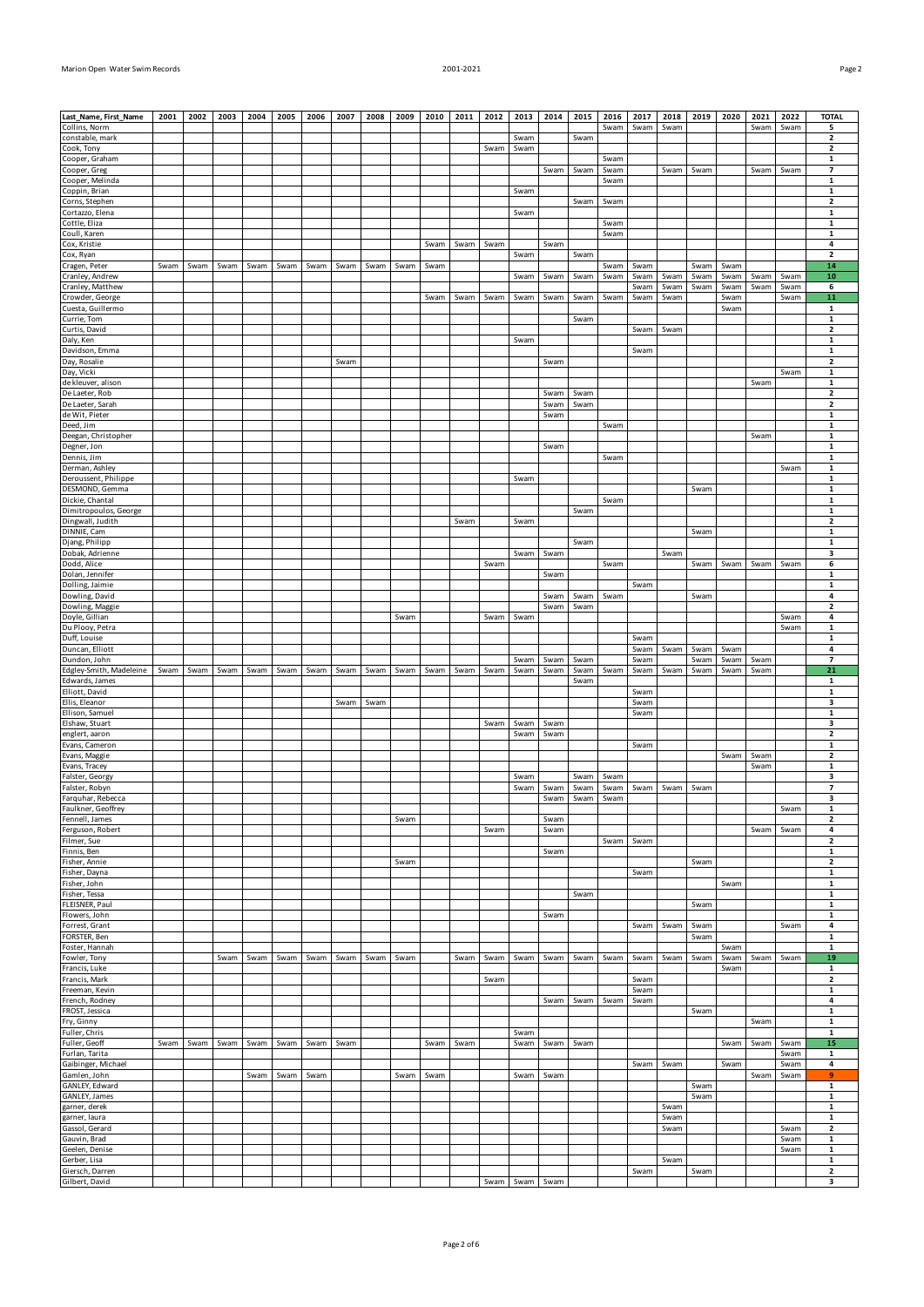| Last_Name, First_Name               | 2001 | 2002 | 2003 | 2004 | 2005 | 2006 | 2007 | 2008 | 2009         | 2010 |              |      | 2011 2012 2013 | 2014         | 2015 | 2016         | 2017 | 2018 | 2019 | 2020 | 2021 | 2022 | <b>TOTAL</b>                  |
|-------------------------------------|------|------|------|------|------|------|------|------|--------------|------|--------------|------|----------------|--------------|------|--------------|------|------|------|------|------|------|-------------------------------|
| GILL, Deborah                       |      |      |      |      |      |      |      |      |              |      |              |      |                |              |      |              |      |      | Swam |      |      |      | 1                             |
| Gill, Janice<br>Gill, Peter         |      |      |      |      |      |      |      |      |              | Swam | Swam         | Swam | Swam           | Swam         |      | Swam<br>Swam | Swam |      | Swam |      |      |      | 3<br>6                        |
| GLANGETAS, Cecile                   |      |      |      |      |      |      |      |      |              |      |              |      |                |              |      |              |      |      | Swam |      |      |      | 1                             |
| Glasgow, Judy                       |      |      |      |      |      |      |      |      |              |      |              |      |                |              |      |              |      |      |      |      | Swam | Swam | $\mathbf{2}$                  |
| Glasson, Sean                       |      |      |      |      |      |      |      |      |              |      |              |      |                |              |      |              |      |      |      |      | Swam |      | $\mathbf{1}$                  |
| Gniel, Hayley                       |      |      |      |      |      |      |      |      |              |      |              |      |                |              |      |              | Swam |      |      |      |      |      | 1                             |
| Goldie, Emily                       |      |      |      |      |      |      |      |      |              |      |              |      |                |              |      |              |      |      |      | Swam | Swam | Swam | 3                             |
| Goldie, Scott                       |      |      |      | Swam |      |      |      |      |              |      |              |      |                |              |      |              |      |      |      | Swam | Swam | Swam | 4                             |
| Goodfield, Jonathan                 |      |      |      |      |      |      |      |      |              |      |              |      |                |              |      |              |      | Swam |      |      |      |      | $\mathbf{1}$                  |
| Goodwin, Sarah                      |      |      |      |      |      |      |      |      |              |      |              |      |                |              | Swam |              |      |      |      |      |      |      | $\mathbf{1}$                  |
| Goss, Debbie                        |      |      |      |      |      |      |      |      | Swam         |      |              |      |                |              |      | Swam         |      |      |      |      |      |      | $\mathbf{2}$                  |
| Graebner, Sue                       |      |      |      | Swam | Swam | Swam | Swam | Swam | Swam         | Swam | Swam         |      | Swam           |              | Swam | Swam         |      |      |      | Swam |      |      | 12                            |
| GRAIL, Ky<br>Gray, Phillip          |      |      |      |      |      |      |      |      |              |      |              |      |                |              | Swam | Swam         |      | Swam | Swam |      |      | Swam | 1<br>8                        |
| Graydon, Matthew                    |      |      |      |      |      |      |      |      |              |      | Swam         |      | Swam           |              |      |              | Swam |      |      | Swam | Swam |      | 1                             |
| Green, David                        |      |      |      |      |      |      |      |      |              |      |              |      | Swam           |              |      |              |      |      |      |      |      |      | $\mathbf{1}$                  |
| Green, Jonathan                     |      |      |      |      |      |      |      |      |              |      |              |      | Swam           |              |      |              |      |      |      |      |      |      | $\mathbf{1}$                  |
| Groves, Judith                      |      |      |      |      |      |      |      |      |              |      |              |      |                |              | Swam | Swam         |      |      |      |      |      |      | $\mathbf{2}$                  |
| Grybowski, David                    |      |      |      |      |      |      |      |      |              |      |              | Swam | Swam           |              |      |              |      |      |      |      |      |      | $\overline{2}$                |
| Gumbys, Rosalind                    |      |      |      |      |      |      |      |      |              |      |              |      |                |              |      | Swam         | Swam |      | Swam |      |      |      | 3                             |
| Gunn, Pam                           |      |      |      | Swam |      | Swam | Swam | Swam | Swam         | Swam | Swam         | Swam | Swam           | Swam         | Swam | Swam         | Swam | Swam |      | Swam | Swam | Swam | 17                            |
| Guse, Dean                          |      |      |      |      |      |      |      |      |              |      |              |      |                |              |      | Swam         |      |      |      |      |      |      | 1                             |
| Haberfield, Helen                   |      |      |      |      |      |      |      |      | Swam         |      |              |      | Swam           | Swam         |      | Swam         | Swam |      | Swam |      | Swam |      | $\overline{\phantom{a}}$      |
| Hajek, Renae                        |      |      |      |      |      |      |      |      |              |      |              | Swam | Swam           | Swam         |      |              | Swam |      |      |      |      |      | 4                             |
| Ham, Ray                            |      |      | Swam | Swam |      |      | Swam | Swam | Swam         | Swam | Swam         | Swam |                | Swam         | Swam | Swam         | Swam | Swam |      |      |      |      | 13                            |
| Hamam, Claude                       |      |      |      |      |      |      |      |      |              |      |              |      |                |              | Swam |              |      |      |      |      |      |      | $\mathbf{1}$                  |
| Hamilton, Hugh                      |      |      |      |      |      |      |      |      |              |      |              | Swam | Swam           |              |      |              |      |      |      |      |      |      | $\mathbf{2}$                  |
| Hammond, Glenn                      |      |      |      |      |      | Swam |      |      |              |      |              |      |                |              | Swam |              |      |      | Swam |      | Swam | Swam | 5                             |
| Hann, Natalie                       | Swam |      |      | Swam |      |      |      |      | Swam         | Swam | Swam         |      |                | Swam         |      | Swam         |      | Swam |      |      |      |      | 8                             |
| Hardie, Ron                         | Swam | Swam | Swam |      |      |      |      |      | Swam         |      | Swam         | Swam |                |              |      | Swam         |      |      | Swam |      | Swam | Swam | 10                            |
| Harding, Laurence                   |      |      |      |      |      |      |      |      |              |      | Swam         |      |                | Swam         |      |              |      |      |      |      |      |      | $\overline{2}$<br>$\mathbf 1$ |
| harris, phil<br>Harris, Robert      |      |      |      |      |      |      |      |      |              |      | Swam         | Swam | Swam<br>Swam   | Swam         | Swam | Swam         |      |      |      |      | Swam | Swam | 8                             |
| Harrison, John                      | Swam |      |      |      |      |      |      |      |              | Swam |              |      |                | Swam         |      | Swam         | Swam |      |      |      |      |      | 5                             |
| Harry, Michael                      | Swam | Swam | Swam | Swam | Swam | Swam | Swam | Swam |              | Swam | Swam         | Swam | Swam           | Swam         | Swam | Swam         |      | Swam | Swam | Swam |      | Swam | 19                            |
| Hately, Kirby                       |      |      |      |      |      |      |      |      |              |      |              |      |                |              |      |              |      |      |      | Swam |      |      | 1                             |
| Haverhoek, Pieter                   |      |      |      |      |      |      |      |      |              |      |              |      |                |              |      |              | Swam |      |      |      |      |      | $\mathbf 1$                   |
| Hawkes, Darryl                      |      |      |      |      |      |      |      |      |              |      |              |      |                | Swam         |      |              |      |      | Swam |      |      |      | $\overline{\mathbf{2}}$       |
| Hay, Dennis                         | Swam | Swam | Swam |      | Swam | Swam | Swam | Swam | Swam         | Swam | Swam         | Swam |                | Swam         | Swam | Swam         | Swam | Swam | Swam |      | Swam |      | 18                            |
| Hayes, Ahlanna                      |      |      |      |      |      |      |      |      |              |      |              |      |                |              |      |              | Swam |      |      |      |      |      | $\mathbf{1}$                  |
| Hayes, Amanda                       |      |      |      |      |      |      |      |      |              |      |              |      |                |              | Swam |              |      |      |      |      |      |      | 1                             |
| HAYES, Evan                         |      |      |      |      |      |      |      |      |              |      |              |      |                |              |      |              |      |      | Swam | Swam | Swam | Swam | 4                             |
| Hayes, Helen                        |      |      |      |      |      |      |      |      |              |      |              |      |                |              |      |              |      |      |      | Swam | Swam | Swam | 3                             |
| Hayter, Garth                       |      |      |      |      |      |      |      |      |              |      |              |      |                |              |      |              |      |      |      | Swam |      |      | $\mathbf 1$                   |
| Healey, Scott                       |      |      |      |      |      |      |      |      |              |      |              |      |                |              |      | Swam         |      |      |      |      |      |      | $\mathbf 1$                   |
| Hearnden, Phil                      |      |      |      |      |      |      |      |      |              |      |              |      |                |              |      |              |      |      |      |      |      | Swam | $\mathbf{1}$                  |
| Heath, Cameron                      |      |      |      |      |      |      |      |      |              |      |              |      |                |              | Swam |              |      |      |      |      |      |      | $\mathbf 1$                   |
| Heath, Jennifer                     | Swam |      |      |      |      |      |      |      |              |      |              |      |                |              |      | Swam         | Swam |      | Swam |      | Swam | Swam | 6                             |
|                                     |      |      |      |      |      |      |      |      |              |      |              |      |                |              |      |              |      |      |      |      |      |      |                               |
| Heaton, Kathryn                     |      |      |      |      |      |      |      |      |              |      |              |      |                |              | Swam |              |      |      |      |      |      |      | $\mathbf{1}$                  |
| Heffernan, Maryanne                 | Swam | Swam | Swam |      | Swam | Swam | Swam |      | Swam         | Swam | Swam         | Swam | Swam           | Swam         | Swam | Swam         |      | Swam | Swam | Swam | Swam | Swam | 19                            |
| Heggie, Graeme                      |      |      |      |      |      |      |      |      |              |      |              |      |                | Swam         |      |              |      |      |      |      |      |      | $\mathbf 1$                   |
| Henderson, Mark                     |      |      |      |      |      |      |      |      |              |      |              |      |                |              |      |              | Swam |      |      |      |      |      | $\mathbf{1}$                  |
| Henly, Michael                      |      |      |      |      |      |      |      |      |              |      |              |      |                |              |      |              |      |      |      |      | Swam |      | $\mathbf{1}$                  |
| Herbert, Tristan<br>Hill, Aaron     |      |      |      |      |      |      |      |      |              |      |              |      |                |              |      | Swam         | Swam |      |      | Swam |      |      | $\mathbf{2}$<br>1             |
| HILL, Graham                        |      |      |      |      |      |      |      |      |              |      |              |      |                |              |      |              |      |      | Swam |      |      |      | $\mathbf{1}$                  |
| Hill, Nicky                         |      |      |      |      |      |      |      |      |              |      |              |      |                |              |      |              |      |      |      | Swam |      |      | $\mathbf{1}$                  |
| Hiskey, Garry                       |      |      |      |      |      |      |      |      |              |      |              |      |                |              |      | Swam         |      |      |      |      |      |      | $\mathbf 1$                   |
| Hogben, Sharon                      |      |      |      |      |      |      |      |      |              |      |              |      |                |              |      |              |      | Swam |      |      |      |      | $\mathbf 1$                   |
| HOLDEN, Carol                       |      |      |      |      |      |      |      |      |              |      |              |      |                |              |      |              |      |      |      |      |      | Swam | $\mathbf{1}$                  |
| Holland, Warwick                    |      |      |      |      |      |      |      |      |              |      |              |      |                | Swam         | Swam |              |      |      |      |      |      |      | $\mathbf{2}$                  |
| Holley, Peter                       |      |      |      |      |      |      |      |      |              |      |              |      |                |              |      |              |      | Swam |      | Swam | Swam | Swam | 4                             |
| Horton, Dennis                      |      |      |      |      |      |      |      |      |              |      |              |      |                |              |      | Swam         |      |      |      |      |      |      | $\mathbf 1$                   |
| Hose, Anna                          |      |      |      |      |      |      |      |      |              |      |              |      |                |              |      |              |      |      |      |      | Swam |      | $\mathbf{1}$                  |
| Houda, Candice                      |      |      |      |      |      |      |      |      |              |      |              |      |                |              |      |              | Swam |      |      |      |      |      | $\mathbf 1$                   |
| Hughes, John                        |      |      |      |      |      |      |      |      |              |      |              |      |                |              |      |              | Swam |      |      | Swam |      |      | $\overline{\mathbf{2}}$<br>9  |
| Hughes, Michael                     |      |      |      |      |      |      |      |      |              |      |              | Swam | Swam           | Swam<br>Swam | Swam | Swam         | Swam | Swam |      | Swam | Swam |      | $\mathbf{1}$                  |
| Hugo, Elizabeth<br>Hunt, Adam       |      |      |      |      |      |      |      |      |              |      |              |      |                |              | Swam |              |      |      |      |      |      |      | 1                             |
| Huntignton, River                   |      |      |      |      |      |      |      |      |              |      |              |      | Swam           |              |      |              |      |      |      |      |      |      | $\mathbf 1$                   |
| Hurley, Kim                         |      |      |      |      |      |      |      |      |              |      |              |      | Swam           |              |      |              |      |      |      |      |      |      | $\mathbf{1}$                  |
| Jackson, Kevin                      |      |      |      |      |      |      |      |      |              |      |              |      |                |              |      |              |      |      |      |      |      | Swam | $\mathbf 1$                   |
| Jacobs, Samantha                    |      |      |      |      |      |      |      |      |              |      |              |      |                |              | Swam |              |      |      |      |      |      |      | $\mathbf 1$                   |
| JAUMEES, Anne                       |      |      |      |      |      |      |      |      |              |      |              |      |                |              |      |              |      |      | Swam |      |      |      | 1                             |
| Jenkinson, Daniel                   |      |      |      |      |      |      |      |      |              |      |              |      |                |              |      |              |      |      |      | Swam |      |      | $\mathbf{1}$                  |
| Johnson, Kate                       |      |      |      |      |      |      |      |      |              |      |              |      |                |              |      |              |      |      |      |      |      | Swam | 1                             |
| Johnson, Zak                        |      |      |      |      |      |      |      |      |              |      |              |      | Swam           |              |      |              |      |      |      |      |      |      | $\mathbf 1$                   |
| Johnston, Kay                       |      |      |      |      |      |      |      |      |              |      |              | Swam | Swam           |              |      |              |      |      |      |      |      |      | $\mathbf{2}$                  |
| Jones, Craig                        |      |      |      |      |      |      |      |      |              |      | Swam         |      | Swam           |              |      |              |      |      |      |      |      |      | 2                             |
| Jones, Lucy                         |      |      |      |      |      |      |      |      |              |      |              |      |                |              |      |              | Swam |      |      |      |      |      | $\mathbf 1$                   |
| Jones, Scott                        |      |      |      |      |      |      |      | Swam | Swam<br>Swam | Swam | Swam<br>Swam | Swam | Swam<br>Swam   | Swam         | Swam | Swam         | Swam | Swam | Swam | Swam |      |      | 13<br>3                       |
| Joynes, Michelle                    |      | Swam |      |      |      |      |      |      |              |      |              |      |                |              |      |              |      | Swam |      |      |      |      | 3                             |
| Kay, Andrew<br>KEMP, Samuel         |      |      |      |      |      |      |      | Swam |              |      |              |      |                |              |      |              |      |      | Swam |      |      |      | $\mathbf{1}$                  |
| Kenwright, Mick                     |      |      |      |      |      |      |      |      |              |      |              |      |                |              |      |              |      |      |      |      | Swam |      | $\mathbf{1}$                  |
| Kerrish, Matthew                    |      |      |      |      |      |      |      |      |              |      |              |      |                |              |      |              |      |      |      |      |      | Swam | 1                             |
| King, Eleanor                       |      |      |      |      |      |      |      |      |              |      |              |      |                |              |      |              | Swam |      |      |      |      |      | $\mathbf{1}$                  |
| King, Zoe                           |      |      |      |      |      |      |      |      |              |      |              |      |                | Swam         |      |              |      |      |      |      |      |      | 1                             |
| KITTEL, Gaye                        |      |      |      |      |      |      |      |      |              |      |              |      |                |              |      |              |      |      |      | Swam | Swam | Swam | 3                             |
| Klein, Erinn                        |      |      |      |      |      |      |      |      |              |      |              |      |                |              |      |              |      |      |      | Swam |      |      | $\mathbf{1}$                  |
| Knolder, Jo                         |      |      |      |      |      |      |      |      |              |      |              |      |                |              |      |              |      |      | Swam | Swam | Swam | Swam | 4                             |
| KNUDSEN, Glen                       |      |      |      |      |      |      |      |      |              |      |              |      |                |              |      |              |      |      | Swam |      |      |      | $\mathbf{1}$                  |
| Koudelka, Antonin                   |      |      |      |      |      |      |      |      |              |      |              |      |                |              |      |              |      |      |      |      |      | Swam | $\mathbf{1}$                  |
| Kowalick, Tess                      |      |      |      |      |      |      |      |      |              |      |              |      |                |              |      |              | Swam |      |      |      |      |      | $\mathbf{1}$                  |
| Lacey, Susan                        |      |      |      |      |      |      |      |      |              |      |              |      |                |              | Swam | Swam         |      |      |      |      |      |      | $\mathbf{2}$                  |
| Lake, David                         |      |      |      |      |      | Swam |      |      |              |      | Swam         |      |                |              | Swam |              |      |      |      |      |      |      | 3                             |
| LAMPARD, Annabel                    |      |      |      |      |      |      |      |      |              |      |              |      |                |              |      |              |      |      | Swam |      |      |      | $\mathbf{1}$                  |
| Lamshed, Jane<br>Lamshed, Josephine |      |      |      |      |      |      |      |      |              |      |              |      |                |              |      | Swam<br>Swam |      |      | Swam |      |      |      | $\mathbf{2}$<br>$\mathbf{1}$  |

Page 3 of 6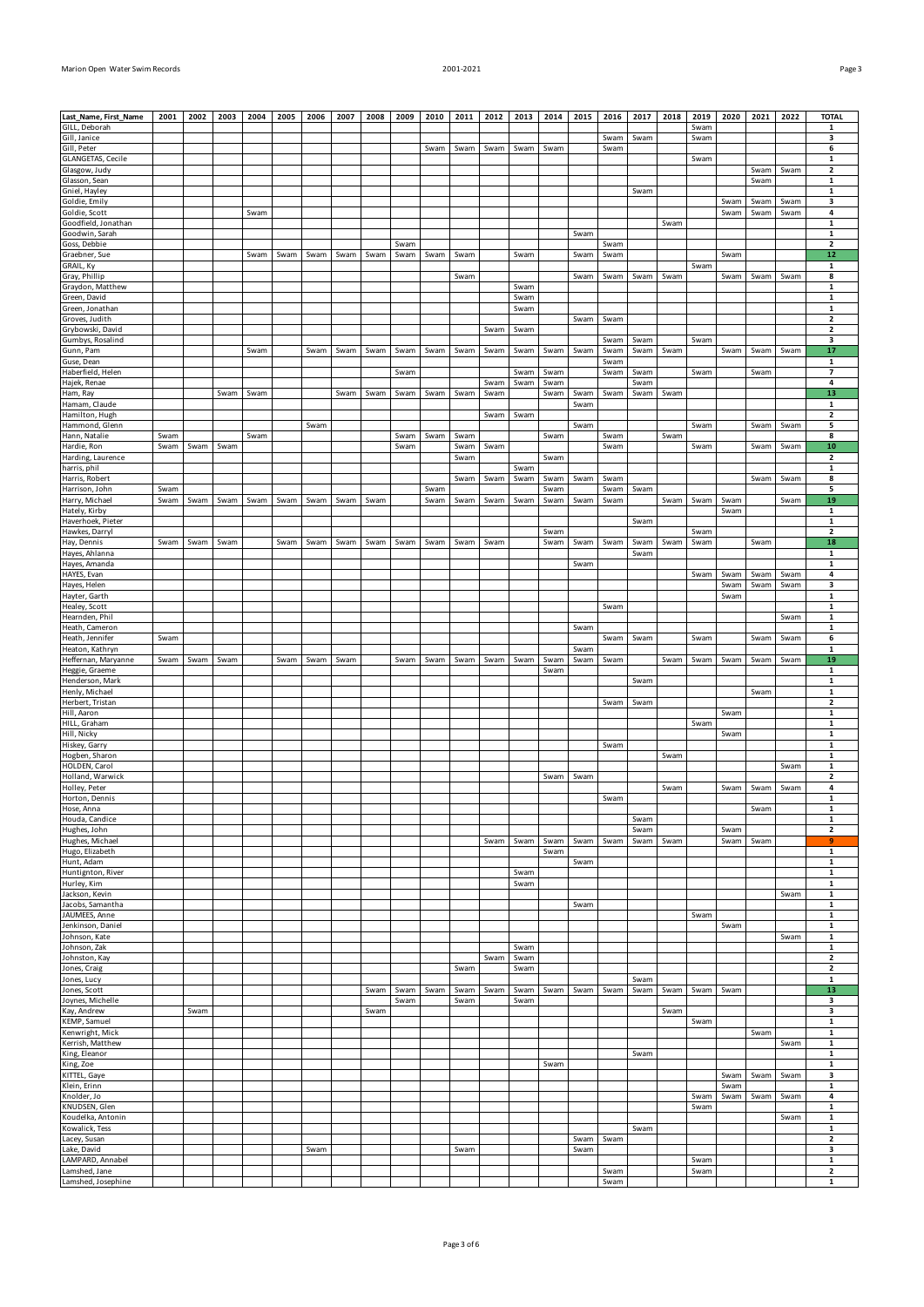| Marion Open Water Swim Records | 2001-2021 | Page 4 |
|--------------------------------|-----------|--------|

| Last_Name, First_Name                 | 2001 | 2002 | 2003 | 2004 | 2005 | 2006 | 2007 | 2008 | 2009 | 2010 | 2011 | 2012 | 2013 | 2014         | 2015 | 2016 | 2017 | 2018         | 2019         | 2020         | 2021         | 2022 | <b>TOTAL</b>                 |
|---------------------------------------|------|------|------|------|------|------|------|------|------|------|------|------|------|--------------|------|------|------|--------------|--------------|--------------|--------------|------|------------------------------|
| Lancaster, Brad                       |      |      |      |      |      |      |      |      |      |      |      | Swam | Swam |              |      |      |      | Swam         |              |              |              |      | 3                            |
| Lane, Bryan                           |      |      |      |      |      |      |      |      |      |      |      |      |      |              |      | Swam |      |              |              |              |              |      | 1                            |
| Lane, Mary                            |      |      |      |      |      |      |      |      |      |      | Swam |      |      |              | Swam |      |      |              |              |              |              | Swam | з                            |
| Lang, Tess                            |      |      |      |      |      |      |      |      |      |      |      |      |      |              |      |      |      |              |              |              |              | Swam | 1                            |
| Langan, Jan<br>Langsford, Sarah       |      |      |      |      |      |      |      |      |      |      |      |      |      |              | Swam | Swam |      |              |              | Swam<br>Swam | Swam<br>Swam | Swam | 5<br>$\overline{\mathbf{2}}$ |
| Langton, Robert                       |      |      |      |      |      |      |      |      |      |      |      |      |      |              |      |      |      |              |              |              | Swam         |      | 1                            |
| Lanyon, Andrew                        |      |      |      |      |      |      |      |      |      |      |      |      |      |              |      |      |      |              |              |              |              | Swam | $\mathbf 1$                  |
| Lawrence, Fiona                       |      |      |      |      |      |      |      |      |      |      | Swam |      |      | Swam         |      |      |      |              |              | Swam         |              |      | з                            |
| Lawson, Lindy                         |      |      |      |      |      |      |      |      |      |      |      |      |      |              |      |      |      | Swam         | Swam         | Swam         | Swam         | Swam | 5                            |
| Le Gallez, David                      |      |      |      |      |      |      |      |      |      |      |      |      |      |              |      |      | Swam | Swam         |              |              |              |      | $\overline{\mathbf{2}}$      |
| Le, Kim                               |      |      |      |      |      |      |      |      |      |      |      |      |      |              |      |      |      |              |              |              |              | Swam | 1                            |
| Lee, Ian                              |      |      |      |      |      |      |      |      |      |      |      |      |      |              |      |      |      |              |              |              |              | Swam | $\mathbf 1$                  |
| Lewis, Abbey                          |      |      |      |      |      |      |      |      |      |      |      |      |      |              |      |      |      |              |              |              |              | Swam | 1                            |
| Lewis, Ace<br>Lewis, Benjamin         |      |      |      |      |      |      |      | Swam | Swam | Swam |      |      | Swam | Swam<br>Swam | Swam | Swam |      |              | Swam         |              | Swam         | Swam | 5<br>6                       |
| Lewis, Emily                          |      |      |      |      |      |      |      |      |      |      |      |      |      |              |      |      |      |              |              |              | Swam         |      | 1                            |
| LEWIS, Martin                         |      |      |      |      |      |      |      |      |      |      |      |      |      |              |      |      |      |              |              |              | Swam         |      | $\mathbf 1$                  |
| Lind, Stephen                         |      |      |      |      |      |      |      |      |      |      |      |      |      |              |      | Swam | Swam |              |              |              |              |      | 2                            |
| Lindsay, Cassie                       |      |      |      |      |      |      |      |      |      |      |      |      | Swam | Swam         |      | Swam | Swam |              | Swam         |              | Swam         |      | 6                            |
| LINDSAY, Luc                          |      |      |      |      |      |      |      |      |      |      |      |      |      |              |      |      |      |              | Swam         |              |              |      | 1                            |
| Liubinas, Tom                         |      |      |      |      |      |      |      |      |      |      |      |      |      |              |      |      |      | Swam         |              |              |              |      | $\mathbf 1$                  |
| Ljamin, Alex                          |      |      |      |      |      |      |      |      |      |      |      |      |      |              |      |      |      |              |              |              |              | Swam | 1                            |
| LOADER, Marc                          |      |      |      |      |      |      |      |      |      |      |      |      |      |              |      |      |      |              | Swam         | Swam         | Swam         |      | 3                            |
| Loudon, Andrew                        |      |      |      |      |      |      | Swam |      |      |      |      |      | Swam |              |      |      |      |              |              |              |              |      | $\overline{\mathbf{2}}$      |
| Louis, Wendy<br>Lubcke, Christine     |      |      |      |      |      |      |      |      |      |      |      |      |      |              |      |      |      | Swam         | Swam         | Swam         | Swam         | Swam | 1<br>4                       |
| Lurie, Annie                          |      |      |      |      |      |      |      |      |      |      |      |      |      |              |      |      |      | Swam         |              |              |              |      | 1                            |
| Lutton, Mel                           |      |      |      |      |      |      |      |      |      |      |      |      | Swam | Swam         |      |      |      |              |              |              |              |      | $\overline{\mathbf{2}}$      |
| Lutton, Melinda                       |      |      |      |      |      |      |      |      |      |      |      |      |      |              | Swam | Swam | Swam | Swam         | Swam         | Swam         |              | Swam | 7                            |
| Macaulay, Ewan                        |      |      |      |      |      |      |      |      |      |      | Swam |      | Swam |              |      |      |      |              |              |              |              |      | 2                            |
| MacIntyre, Tim                        |      |      |      |      |      |      |      |      |      |      |      |      |      |              |      | Swam |      |              |              |              |              |      | $\mathbf 1$                  |
| Mackay, Cathy                         |      |      |      |      |      |      |      |      |      |      |      |      |      |              |      |      |      |              |              |              |              | Swam | 1                            |
| Mackay, Greg                          |      |      |      |      |      |      |      |      |      |      |      |      |      |              |      |      |      |              |              |              |              | Swam | $\mathbf 1$                  |
| Macpherson, Abby                      |      |      |      |      |      |      |      |      |      |      |      |      |      |              | Swam |      |      |              |              |              |              |      | 1                            |
| Maddern, Robert<br>Magee, David       |      |      |      |      |      |      |      |      |      |      |      |      |      |              |      |      |      | Swam         |              |              | Swam         |      | $\mathbf 1$<br>1             |
| Magor, Leah                           |      |      |      |      |      |      |      |      |      |      |      |      | Swam |              |      |      |      |              |              |              |              |      | $\mathbf 1$                  |
| MAHER, Joanne                         |      |      |      |      |      |      |      |      |      |      |      |      |      |              |      |      |      |              | Swam         |              |              |      | $\mathbf 1$                  |
| MAKINSON, Sarah                       |      |      |      |      |      |      |      |      |      |      |      |      |      |              |      |      |      |              | Swam         | Swam         | Swam         |      | з                            |
| Malcolm, Jo                           |      |      |      |      |      |      |      |      |      |      |      |      |      |              |      |      |      |              |              |              | Swam         |      | $\mathbf 1$                  |
| Malcolm, Matthea                      |      |      |      |      |      |      |      |      |      |      |      |      |      |              |      |      |      | Swam         | Swam         |              | Swam         | Swam | 4                            |
| Man, Ricardo                          |      |      |      |      |      |      |      |      |      |      |      |      |      |              | Swam |      |      |              |              |              |              |      | $\mathbf{1}$                 |
| Mangelsdorf, Brenda                   |      |      |      |      |      |      |      |      |      |      |      |      |      |              |      |      |      |              |              | Swam         | Swam         | Swam | з                            |
| Manhire, Louise                       |      |      |      |      |      |      |      |      |      |      |      |      |      |              |      |      |      |              |              |              |              | Swam | 1                            |
| Markey, Leanne                        |      |      |      |      |      |      | Swam | Swam | Swam | Swam | Swam | Swam | Swam | Swam         | Swam | Swam |      | Swam         |              |              |              |      | 11                           |
| Marsden, Paul                         |      |      |      |      |      |      |      |      |      |      |      |      |      |              |      |      |      |              |              |              |              | Swam | 1<br>6                       |
| Martin, Lindsay<br>MARTIN, Taliah     |      |      |      |      |      |      |      |      |      |      |      |      |      | Swam         |      |      | Swam | Swam         | Swam         | Swam         | Swam         | Swam | 1                            |
| Martin, William                       | Swam |      |      | Swam | Swam | Swam | Swam | Swam | Swam |      | Swam |      | Swam | Swam         | Swam |      |      |              |              |              |              |      | 11                           |
| Marum, Justine                        |      |      |      |      |      |      |      |      |      |      |      |      |      |              |      |      |      |              |              |              |              |      |                              |
|                                       |      |      |      |      |      |      |      |      |      |      |      |      |      |              |      | Swam |      |              |              |              |              |      | $\mathbf 1$                  |
| Mason, Douglas                        |      |      |      |      |      |      |      |      |      |      |      |      |      |              | Swam |      |      |              |              |              |              |      | 1                            |
| MATERNE, George                       |      |      |      |      |      |      |      |      |      |      |      |      |      |              |      |      |      |              | Swam         |              |              |      | $\mathbf{1}$                 |
| Mather-Brown, Rebecca                 |      |      |      |      |      |      |      |      |      |      |      |      |      |              |      |      |      |              |              |              |              | Swam | 1                            |
| Mayfield, Cameron                     |      |      |      |      |      |      |      |      |      |      |      |      |      |              |      |      |      | Swam         |              |              |              |      | $\mathbf 1$                  |
| Mayfield, Steve                       |      |      |      |      |      |      |      |      |      |      |      |      |      |              |      |      |      |              |              |              | Swam         | Swam | 2                            |
| Mayton, Eithne                        | Swam | Swam | Swam | Swam | Swam | Swam | Swam | Swam | Swam | Swam | Swam | Swam | Swam | Swam         | Swam | Swam | Swam | Swam         | Swam         | Swam         | Swam         | Swam | 22                           |
| Mayton, Len                           | Swam | Swam | Swam | Swam | Swam | Swam | Swam | Swam | Swam | Swam |      | Swam | Swam |              | Swam | Swam | Swam | Swam         |              | Swam         |              |      | 17                           |
| Mcarthur, Briny                       |      |      |      |      |      |      |      |      |      |      |      |      |      |              |      |      |      | Swam         |              |              |              | Swam | 2                            |
| McAuliffe, Mike                       |      |      |      |      |      |      |      |      |      |      |      |      | Swam |              |      |      |      |              |              |              |              |      | $\mathbf 1$<br>1             |
| McCaffrey, Claire<br>McConachy, Geoff |      |      |      |      |      |      |      |      | Swam |      |      | Swam |      |              | Swam | Swam |      |              |              |              |              |      | 4                            |
| McConnell, Karen                      |      |      |      |      |      |      |      |      |      |      |      |      | Swam |              |      |      |      |              |              |              | Swam         |      | 1                            |
| McConnell, Ross                       |      |      |      |      |      |      |      |      |      |      |      |      |      |              |      |      |      |              |              |              | Swam         |      | 1                            |
| McHugh, Liam                          |      |      |      |      |      |      |      |      |      |      |      |      |      |              |      |      |      |              |              |              |              | Swam | $\mathbf 1$                  |
| McKenna, Steven                       |      |      |      |      |      |      |      |      |      |      |      |      |      |              |      | Swam |      |              |              |              |              |      | 1                            |
| McKinlay, Samantha                    | Swam |      |      |      |      |      |      |      | Swam |      |      |      |      | Swam         |      | Swam | Swam | Swam         | Swam         |              |              | Swam | 8                            |
| McLeod, David                         |      |      | Swam | Swam |      |      |      |      |      |      |      |      | Swam | Swam         |      |      |      |              |              |              |              |      | 4                            |
| McManus, Brian<br>McMurtrie, Ryan     |      |      |      |      |      |      |      |      |      |      |      |      |      |              |      |      | Swam |              |              |              | Swam         |      | $\mathbf 1$<br>1             |
| Meehan, Katrina                       |      |      |      |      |      |      |      |      |      |      |      |      |      |              | Swam |      |      |              |              |              |              |      | $\mathbf 1$                  |
| Mentha, Karen                         |      |      |      |      |      |      |      |      |      |      |      |      |      | Swam         | Swam |      | Swam | Swam         |              | Swam         |              |      | 5                            |
| Merrigan, Jock                        |      |      |      |      |      |      |      |      |      |      |      |      |      | Swam         |      |      |      |              |              |              |              |      | $\mathbf 1$                  |
| Middleton, John                       |      |      |      |      |      |      | Swam | Swam | Swam | Swam | Swam | Swam | Swam | Swam         | Swam | Swam | Swam | Swam         |              | Swam         | Swam         |      | 14                           |
| Mik, Shelley                          |      |      |      |      |      |      |      |      |      |      |      | Swam |      |              |      | Swam | Swam |              |              |              |              |      | 3                            |
| Miller, Cameron                       |      |      |      |      |      |      |      |      |      |      |      |      |      |              | Swam | Swam |      |              |              |              |              |      | $\mathbf{2}$                 |
| Miller, Kelly                         |      |      |      |      |      |      |      |      |      |      |      |      |      |              |      |      |      | Swam         |              |              |              |      | 1                            |
| Minns, Andrew                         |      |      |      |      |      |      |      |      |      |      |      |      |      |              |      |      |      |              |              |              | Swam         | Swam | $\mathbf 2$                  |
| Mitchell, Daryl                       |      |      |      |      |      |      |      |      |      |      |      |      |      |              |      | Swam |      |              |              |              |              |      | $\mathbf{1}$                 |
| Moffat, Danielle<br>MOLLOY, Alex      |      |      |      |      |      |      |      |      |      |      |      |      |      |              |      |      |      |              | Swam         |              |              | Swam | $\mathbf{1}$<br>$\mathbf 1$  |
| Montgomerie, Sonya                    |      |      |      |      |      |      |      |      |      |      |      |      |      |              |      |      |      |              |              | Swam         |              |      | $\mathbf 1$                  |
| Moraitis, Arthur                      |      |      |      |      |      |      |      |      |      |      |      |      |      |              | Swam |      |      |              |              |              |              |      | $\mathbf{1}$                 |
| Morelli, Mark                         | Swam | Swam | Swam | Swam | Swam | Swam | Swam | Swam | Swam | Swam | Swam |      | Swam |              | Swam | Swam |      | Swam         |              | Swam         |              | Swam | 17                           |
| MORGAN, Ellie                         |      |      |      |      |      |      |      |      |      |      |      |      |      |              |      |      |      |              | Swam         |              |              |      | $\mathbf 1$                  |
| Morris, Brian                         |      |      |      |      |      |      |      |      |      |      |      | Swam | Swam | Swam         |      | Swam | Swam |              | Swam         |              | Swam         | Swam | 8                            |
| Muir-Cochrane, Eimear                 |      |      |      |      |      |      |      |      |      |      |      |      |      |              |      |      |      |              |              | Swam         | Swam         | Swam | 3                            |
| Mulligan, Simon                       |      |      |      |      |      |      |      |      |      |      |      |      |      |              | Swam | Swam | Swam | Swam         | Swam         | Swam         |              |      | 6                            |
| Mulqueen, Jenny                       |      |      | Swam | Swam | Swam | Swam | Swam | Swam |      |      |      |      |      | Swam         | Swam | Swam | Swam | Swam         | Swam         | Swam         | Swam         |      | 14                           |
| MURDOCH, Grant                        | Swam |      |      |      |      | Swam | Swam |      |      | Swam | Swam | Swam | Swam |              |      |      | Swam | Swam         | Swam         |              |              | Swam | $\mathbf{1}$<br>19           |
| Murphy, Serena<br>MURTAGH, John       |      | Swam |      | Swam | Swam |      |      |      |      |      |      |      |      | Swam         | Swam | Swam |      |              | Swam<br>Swam | Swam<br>Swam | Swam         |      | 2                            |
| Napier, Diane                         |      |      |      |      |      |      |      |      |      |      |      |      |      |              |      |      |      |              |              |              | Swam         |      | $\mathbf 1$                  |
| NATH, REMIN                           |      |      |      |      |      |      |      |      |      |      |      |      |      |              |      |      |      |              |              |              | Swam         | Swam | 2                            |
| Nazimi, Leila                         |      |      |      |      |      |      |      |      |      |      | Swam |      | Swam | Swam         | Swam | Swam | Swam | Swam         |              | Swam         | Swam         | Swam | 10                           |
| NEAL, Christopher                     |      |      |      |      |      |      |      |      |      |      |      |      |      |              |      |      |      |              | Swam         |              |              |      | $\mathbf{1}$                 |
| Nelson, Cameron                       |      |      |      |      |      |      |      |      |      |      |      |      |      |              |      |      |      |              |              |              |              | Swam | $\mathbf{1}$                 |
| Nelson, Kent<br>Nguyen, Linda         |      |      |      |      |      | Swam | Swam | Swam | Swam |      | Swam |      | Swam | Swam         | Swam | Swam | Swam | Swam<br>Swam |              |              |              |      | 10<br>2                      |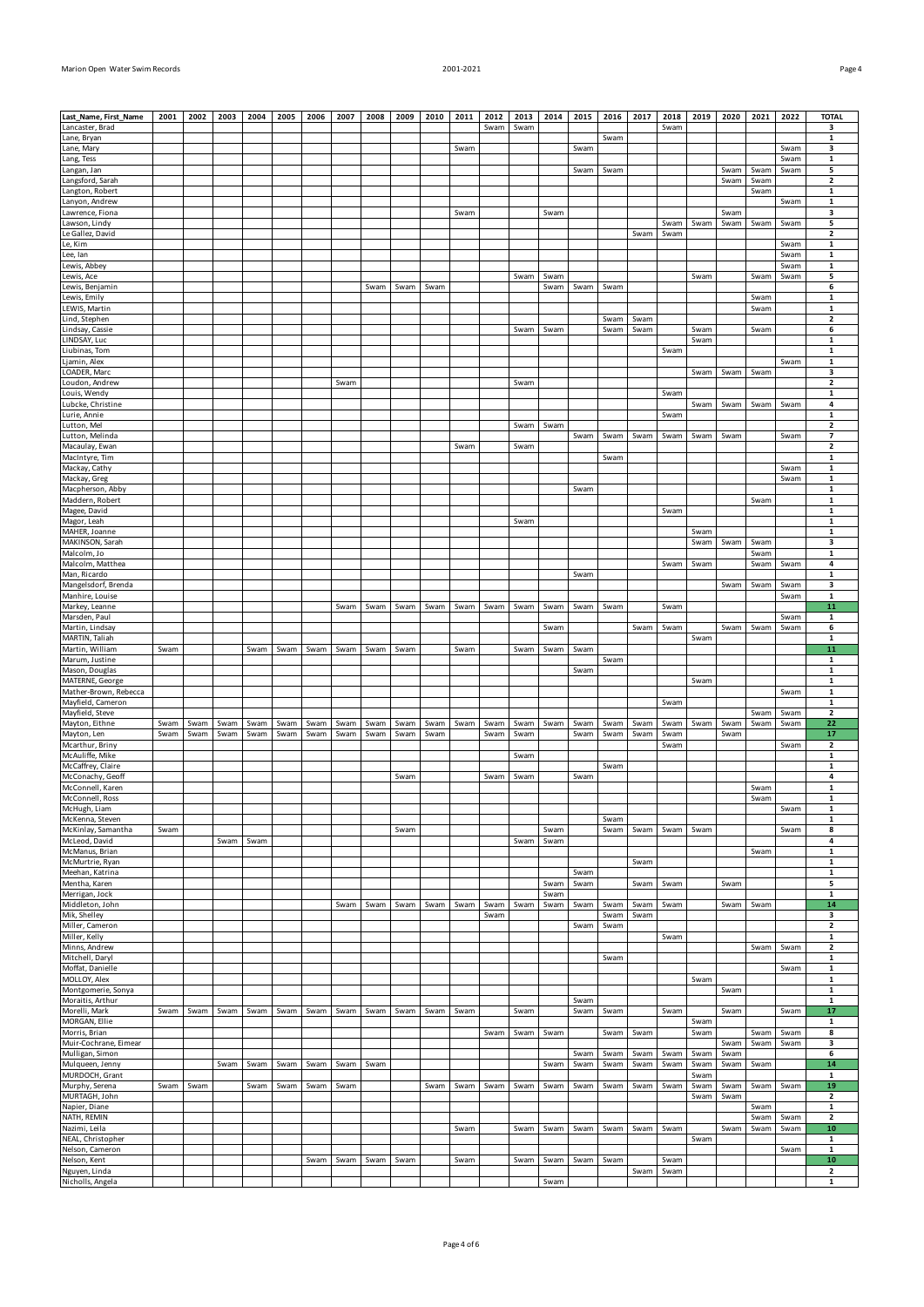| ٠<br>۰.<br>×<br>I |  |  |
|-------------------|--|--|
|-------------------|--|--|

|                                             | 2001         | 2002 | 2003 | 2004 | 2005 | 2006 | 2007 | 2008 | 2009         | 2010 | 2011 | 2012         | 2013         | 2014         | 2015         | 2016         | 2017         | 2018         | 2019         | 2020                | 2021         | 2022         | <b>TOTAL</b>                                        |
|---------------------------------------------|--------------|------|------|------|------|------|------|------|--------------|------|------|--------------|--------------|--------------|--------------|--------------|--------------|--------------|--------------|---------------------|--------------|--------------|-----------------------------------------------------|
| Last_Name, First_Name<br>Nicholls, Annalise |              |      |      |      |      |      |      |      |              |      |      |              |              | Swam         |              |              |              |              |              |                     |              |              | 1                                                   |
| O'Brien, Bob                                |              |      |      |      |      |      |      |      |              |      |      |              | Swam         | Swam         | Swam         |              | Swam         |              |              |                     |              |              | 4                                                   |
| O'Connell, Lee<br>O'Loughlin, Rebecca       |              |      |      |      |      |      | Swam |      | Swam         |      |      | Swam<br>Swam | Swam         | Swam         | Swam<br>Swam | Swam<br>Swam | Swam<br>Swam | Swam<br>Swam |              | Swam                | Swam<br>Swam | Swam<br>Swam | 12<br>$\overline{\phantom{a}}$                      |
| O'Rafferty, chimene                         |              |      |      |      |      |      |      |      |              |      |      |              |              |              | Swam         |              |              |              |              |                     |              |              | $\mathbf 1$                                         |
| O'Shea, Penelope                            |              |      |      |      |      |      |      |      |              |      |      |              | Swam         |              |              | Swam         | Swam         |              |              | Swam                |              |              | 4                                                   |
| Oh, Soo<br>Ormsby, Robyn                    |              |      |      |      |      |      |      |      |              |      |      |              |              | Swam         | Swam         |              |              |              |              |                     |              |              | $\mathbf{1}$<br>$\mathbf 1$                         |
| OSBORNE, Sasha                              |              |      |      |      |      |      |      |      |              |      |      |              |              |              |              |              |              |              | Swam         |                     |              |              | 1                                                   |
| OSBORNE, Stephen                            |              |      |      | Swam |      |      |      |      |              |      |      |              |              |              |              |              |              |              | Swam         |                     |              |              | $\overline{\mathbf{2}}$                             |
| Owens, Kerry                                |              |      |      |      |      |      |      |      |              |      |      | Swam         |              | Swam         | Swam         |              |              |              |              |                     |              |              | 3                                                   |
| Page, Christine<br>Page, Joy                |              |      |      |      |      |      |      |      |              |      |      |              | Swam         | Swam         | Swam         | Swam         |              |              |              |                     |              | Swam<br>Swam | $\mathbf 1$<br>5                                    |
| Palmer-White, Stephanie                     |              |      |      | Swam | Swam |      |      |      |              |      |      | Swam         | Swam         |              | Swam         | Swam         | Swam         | Swam         | Swam         |                     | Swam         | Swam         | 11                                                  |
| Palmer, Brigetta                            |              |      |      |      |      |      |      |      |              |      |      |              |              |              |              |              |              |              |              |                     |              | Swam         | $\mathbf{1}$                                        |
| Pascall, Joseph                             |              |      |      |      |      |      |      |      |              |      |      |              |              |              |              |              |              |              |              |                     | Swam         | Swam         | 1<br>$\mathbf 1$                                    |
| Pavia, Adriano<br>Payne, Barry              | Swam         |      | Swam |      |      |      |      |      |              |      |      |              |              | Swam         | Swam         | Swam         |              | Swam         |              | Swam                | Swam         | Swam         | 9                                                   |
| Payze, Andrew                               |              |      |      |      |      |      |      |      |              | Swam |      |              |              |              |              |              | Swam         |              |              |                     |              |              | $\mathbf{2}$                                        |
| Peace, Mika                                 |              |      |      |      |      |      |      |      | Swam         |      | Swam |              | Swam         |              |              |              |              |              |              |                     |              |              | 3                                                   |
| Peacock, Mark<br>Pearce, Barbara            |              |      |      |      | Swam | Swam | Swam | Swam | Swam         | Swam | Swam | Swam         |              | Swam         | Swam         | Swam         | Swam         | Swam<br>Swam | Swam         | Swam                | Swam         | Swam         | $\mathbf 1$<br>17                                   |
| Pearce, Roger                               |              |      |      |      |      |      |      |      |              |      |      |              |              | Swam         | Swam         |              | Swam         | Swam         | Swam         | Swam                | Swam         | Swam         | 8                                                   |
| PEDICINI, Ruby                              |              |      |      |      |      |      |      |      |              |      |      |              |              |              |              |              |              |              | Swam         |                     |              |              | $\mathbf 1$                                         |
| Perkins, Michael                            |              | Swam | Swam | Swam | Swam | Swam | Swam | Swam | Swam         | Swam | Swam | Swam         |              |              | Swam         |              |              |              | Swam         |                     |              |              | 13                                                  |
| PEXTON, Tim<br>Pickles, Davina              |              |      |      |      |      |      |      |      |              |      |      |              |              |              |              |              |              |              | Swam         | Swam                | Swam         |              | 1<br>$\overline{\mathbf{2}}$                        |
| Pickles, Mark                               |              |      |      |      |      |      |      |      |              |      |      |              |              |              |              |              |              |              |              | Swam                | Swam         |              | 2                                                   |
| Pickles, Stephen                            |              |      |      |      |      |      |      |      |              |      |      |              |              |              |              |              |              |              |              | Swam                | Swam         |              | 2                                                   |
| Pinyon, Suzanne                             |              |      |      |      |      |      |      |      |              |      |      |              |              |              |              |              |              | Swam         |              |                     |              |              | 1                                                   |
| Platten, Jonathan<br>Pollock, Darren        |              |      |      |      |      |      |      |      |              |      |      |              | Swam         |              | Swam         |              |              |              |              |                     |              |              | $\mathbf 1$<br>1                                    |
| Portlock, Nathan                            |              |      |      |      |      |      |      |      |              |      |      | Swam         | Swam         |              |              |              |              |              |              |                     |              |              | 2                                                   |
| Portolesi, Jan                              |              |      |      |      |      |      |      |      |              | Swam |      | Swam         | Swam         | Swam         | Swam         |              |              |              |              |                     |              |              | 5                                                   |
| Preiss, Mark                                |              |      |      |      |      |      |      |      |              |      |      |              |              |              | Swam         | Swam         |              |              | Swam         | Swam                |              | Swam         | 5                                                   |
| Price, Katie<br>Rafanelli, Paul             |              |      |      |      |      |      |      |      |              |      | Swam | Swam         | Swam<br>Swam | Swam         | Swam         | Swam         | Swam         |              |              |                     |              |              | $\mathbf 1$<br>7                                    |
| Raphael, Damian                             |              |      |      |      |      |      |      |      |              |      |      |              |              |              |              | Swam         |              |              |              |                     |              |              | $\mathbf 1$                                         |
| Raymond, Michael                            |              |      |      |      |      |      |      |      |              |      |      |              |              |              | Swam         |              |              |              |              |                     |              |              | 1                                                   |
| Reeve, Kate                                 |              |      |      |      |      |      |      |      |              |      |      |              |              |              |              |              |              | Swam         |              |                     |              |              | $\mathbf 1$                                         |
| Reeve, Mark<br>Reeve, Tim                   |              |      |      |      |      |      |      |      |              |      |      |              |              |              |              |              | Swam         | Swam         | Swam         |                     |              | Swam         | 3<br>$\mathbf{1}$                                   |
| Reid, Christian                             |              |      |      |      |      |      |      |      |              |      |      |              | Swam         |              |              |              |              |              |              |                     |              |              | $\mathbf 1$                                         |
| Reid, Donald                                |              |      |      |      |      |      |      |      |              |      |      |              | Swam         |              |              |              |              |              |              |                     |              |              | 1                                                   |
| Reid, Jason                                 |              |      |      |      |      |      |      |      |              |      |      |              | Swam         |              |              |              |              |              |              |                     |              |              | $\mathbf{1}$                                        |
| Reid, Keith<br>Reid, Penny                  |              | Swam | Swam | Swam | Swam | Swam | Swam | Swam | Swam         | Swam | Swam | Swam         | Swam<br>Swam | Swam         | Swam         | Swam         | Swam         | Swam         | Swam         | Swam                | Swam         | Swam         | 21<br>1                                             |
| Reinboth, Betty                             | Swam         |      | Swam | Swam |      |      | Swam | Swam | Swam         | Swam |      |              |              | Swam         | Swam         | Swam         |              | Swam         | Swam         | Swam                | Swam         | Swam         | 15                                                  |
| Reppucci, Maurizio                          |              |      |      |      |      |      |      |      |              |      |      |              | Swam         | Swam         |              | Swam         | Swam         | Swam         |              |                     |              |              | 5                                                   |
| REYNOLDS, Kate                              |              |      |      |      |      |      |      |      |              |      |      |              |              |              |              |              |              |              | Swam         |                     |              |              | $\mathbf{1}$                                        |
| Richards, Charlie<br>Roberts, Andy          | Swam         | Swam | Swam | Swam | Swam | Swam | Swam | Swam | Swam         |      |      | Swam         | Swam         | Swam         | Swam         |              |              | Swam         | Swam         |                     |              |              | 15                                                  |
|                                             |              |      |      |      |      |      |      |      |              |      |      |              |              |              |              |              |              |              |              |                     |              |              |                                                     |
| Roberts, Charles                            |              |      |      |      |      |      |      |      |              |      | Swam |              | Swam         | Swam         |              |              | Swam         | Swam         |              | Swam                | Swam         | Swam         | $\overline{\mathbf{2}}$<br>6                        |
| Robinson, Brian                             |              | Swam | Swam | Swam | Swam | Swam | Swam | Swam |              |      | Swam | Swam         | Swam         | Swam         | Swam         | Swam         | Swam         | Swam         | Swam         |                     |              |              | 16                                                  |
| Rochow, Jeremy                              |              |      |      |      |      |      |      |      |              |      |      |              | Swam         |              |              |              |              |              |              |                     |              |              | 1                                                   |
| Ronan, Glenn                                | Swam         | Swam | Swam | Swam | Swam |      |      | Swam | Swam         | Swam |      | Swam         | Swam         |              |              |              |              |              |              |                     |              |              | 10                                                  |
| Rossetto, Maria<br>Rowell, Gavin            |              |      |      |      |      |      |      |      |              |      |      |              |              | Swam<br>Swam | Swam         | Swam         | Swam         |              | Swam         |                     | Swam         | Swam         | 1<br>$\overline{7}$                                 |
| Rowlands, Scott                             |              |      |      |      |      |      |      |      |              |      |      |              |              |              |              |              | Swam         |              | Swam         |                     |              |              | $\overline{\mathbf{2}}$                             |
| Ryan, Meredith                              |              |      |      |      |      |      | Swam | Swam | Swam         | Swam | Swam | Swam         | Swam         |              | Swam         |              |              |              | Swam         | Swam                | Swam         | Swam         | 12                                                  |
| Ryan, Tim                                   |              |      |      |      |      |      |      |      |              |      |      |              |              |              |              | Swam         |              |              |              |                     |              |              | 1                                                   |
| Sarah, Catherine<br>SBORO, Michael          |              |      |      |      |      |      |      |      | Swam         |      |      |              |              |              | Swam         |              |              |              | Swam         |                     |              |              | $\mathbf{2}$<br>$\mathbf{1}$                        |
| Scammell, Bob                               |              |      |      |      |      |      |      |      |              |      |      |              |              |              |              |              |              |              |              | Swam Swam Swam Swam |              |              | 4                                                   |
| Schuddinh, Mick                             |              |      |      |      |      |      |      |      |              |      |      |              |              |              |              |              | Swam         |              |              |                     |              |              | 1                                                   |
| Shard, Dean<br>Shears, Bernadette           |              |      |      |      |      |      |      |      |              |      |      |              |              |              |              |              |              |              |              | Swam                | Swam<br>Swam | Swam<br>Swam | $\mathbf{2}$<br>3                                   |
| Sheehan, Trevor                             | Swam         | Swam | Swam | Swam | Swam | Swam | Swam | Swam | Swam         | Swam | Swam |              | Swam         | Swam         | Swam         |              |              |              | Swam         |                     | Swam         | Swam         | 17                                                  |
| Shortman, Melissa                           |              |      |      |      |      |      |      |      |              |      |      |              |              |              |              | Swam         |              |              |              |                     |              |              | 1                                                   |
| Simmonds, Mathew                            |              |      |      |      |      |      |      |      |              |      |      |              |              |              |              |              |              |              |              |                     | Swam         |              | $\mathbf{1}$                                        |
| Simons, Jan<br>Simpson, Grant C             |              | Swam | Swam |      |      |      | Swam | Swam | Swam         | Swam |      | Swam         | Swam         |              | Swam         | Swam         |              | Swam         |              | Swam                | Swam         | Swam         | 13<br>1                                             |
| Simpson, Grant L                            |              |      |      |      |      |      |      |      |              |      |      | Swam         | Swam         | Swam         | Swam         | Swam         | Swam         | Swam         | Swam         |                     | Swam         | Swam         | 10                                                  |
| Skeates, Nigel                              |              |      |      |      |      |      |      |      |              |      |      |              |              |              |              |              |              | Swam         | Swam         |                     |              |              | $\overline{\mathbf{2}}$                             |
| Skovdam, Jan                                |              |      |      |      |      |      |      |      | Swam         | Swam | Swam |              | Swam         |              |              |              |              |              |              |                     |              |              | 4                                                   |
| Slunjski, Marin<br>Smedley, Mark            |              |      |      |      |      |      |      |      |              |      |      | Swam         | Swam<br>Swam | Swam         | Swam         | Swam<br>Swam | Swam         | Swam<br>Swam | Swam<br>Swam | Swam<br>Swam        | Swam<br>Swam | Swam         | 9<br>8                                              |
| Smith, Andrew                               |              |      |      |      | Swam | Swam |      |      |              |      |      |              |              | Swam         |              | Swam         | Swam         | Swam         | Swam         | Swam                | Swam         | Swam         | 10                                                  |
| Smith, Bethany                              |              |      |      |      |      |      |      |      |              |      |      |              |              |              |              |              |              | Swam         |              |                     |              |              | 1                                                   |
| Smith, Craig                                | Swam         |      |      |      |      |      |      | Swam | Swam         |      |      |              | Swam         |              |              |              |              |              |              |                     |              |              | 4                                                   |
| Smith, Denys<br>Smith, Dodie                | Swam         | Swam | Swam | Swam |      | Swam | Swam |      | Swam         | Swam |      | Swam         | Swam         | Swam         | Swam         | Swam<br>Swam | Swam<br>Swam | Swam         | Swam         |                     | Swam         | Swam         | 18<br>2                                             |
| Smith, Judith                               |              |      |      |      |      |      |      |      |              |      |      |              |              | Swam         | Swam         |              |              |              |              | Swam                | Swam         | Swam         | 5                                                   |
| Smith, Pauline                              | Swam         | Swam | Swam | Swam |      | Swam |      |      |              | Swam |      | Swam         | Swam         | Swam         |              | Swam         |              | Swam         | Swam         |                     | Swam         | Swam         | 14                                                  |
| Smith, Ray                                  |              |      |      |      |      |      |      |      |              |      |      |              |              |              | Swam         |              |              |              |              |                     |              | Swam         | 2<br>$\overline{\phantom{a}}$                       |
| Smith, Shirley<br>Smyth, James              | Swam<br>Swam |      | Swam |      |      |      |      |      | Swam<br>Swam | Swam |      | Swam         | Swam<br>Swam | Swam         |              | Swam         | Swam         |              |              |                     |              | Swam         | 6                                                   |
| Specht, Greg                                | Swam         | Swam | Swam |      |      | Swam |      | Swam | Swam         | Swam |      | Swam         | Swam         | Swam         |              |              |              |              |              |                     |              |              | 10                                                  |
| SPENCER, Will                               |              |      |      |      |      |      |      |      |              |      |      |              |              |              |              |              |              |              | Swam         |                     |              |              | 1                                                   |
| Spratt, Adam<br>Staight, Darrell            |              |      |      |      |      |      |      |      |              |      |      | Swam<br>Swam | Swam<br>Swam |              | Swam         | Swam         |              |              |              |                     |              |              | 4<br>$\overline{\mathbf{2}}$                        |
| Starr, Shane                                |              |      | Swam | Swam |      | Swam | Swam |      |              |      |      |              |              |              | Swam         |              | Swam         |              |              |                     |              |              | 6                                                   |
| Starrs, Maureen                             |              |      |      |      |      |      |      |      |              |      |      | Swam         |              | Swam         | Swam         |              | Swam         |              | Swam         |                     |              |              | 5                                                   |
| Stefanac, Jo                                |              |      |      |      |      |      |      |      |              |      |      |              |              |              |              |              | Swam         |              |              |                     |              |              | $\mathbf 1$                                         |
| Stefaniak, Rick<br>Stephen, Garry           | Swam         |      |      |      |      |      |      |      |              |      | Swam | Swam         | Swam         |              |              |              |              |              |              |                     |              | Swam         | $\mathbf 1$<br>4                                    |
| Stevens, Julie                              |              |      |      |      |      |      |      |      |              |      |      |              |              |              |              |              |              |              |              |                     | Swam         |              | 1                                                   |
| Stevenson, Jeremy<br>Steveson, Chloe        | Swam         | Swam | Swam | Swam | Swam |      |      |      |              |      |      |              |              |              |              | Swam         | Swam         |              |              |                     | Swam         | Swam         | $\overline{\mathbf{2}}$<br>$\overline{\phantom{a}}$ |